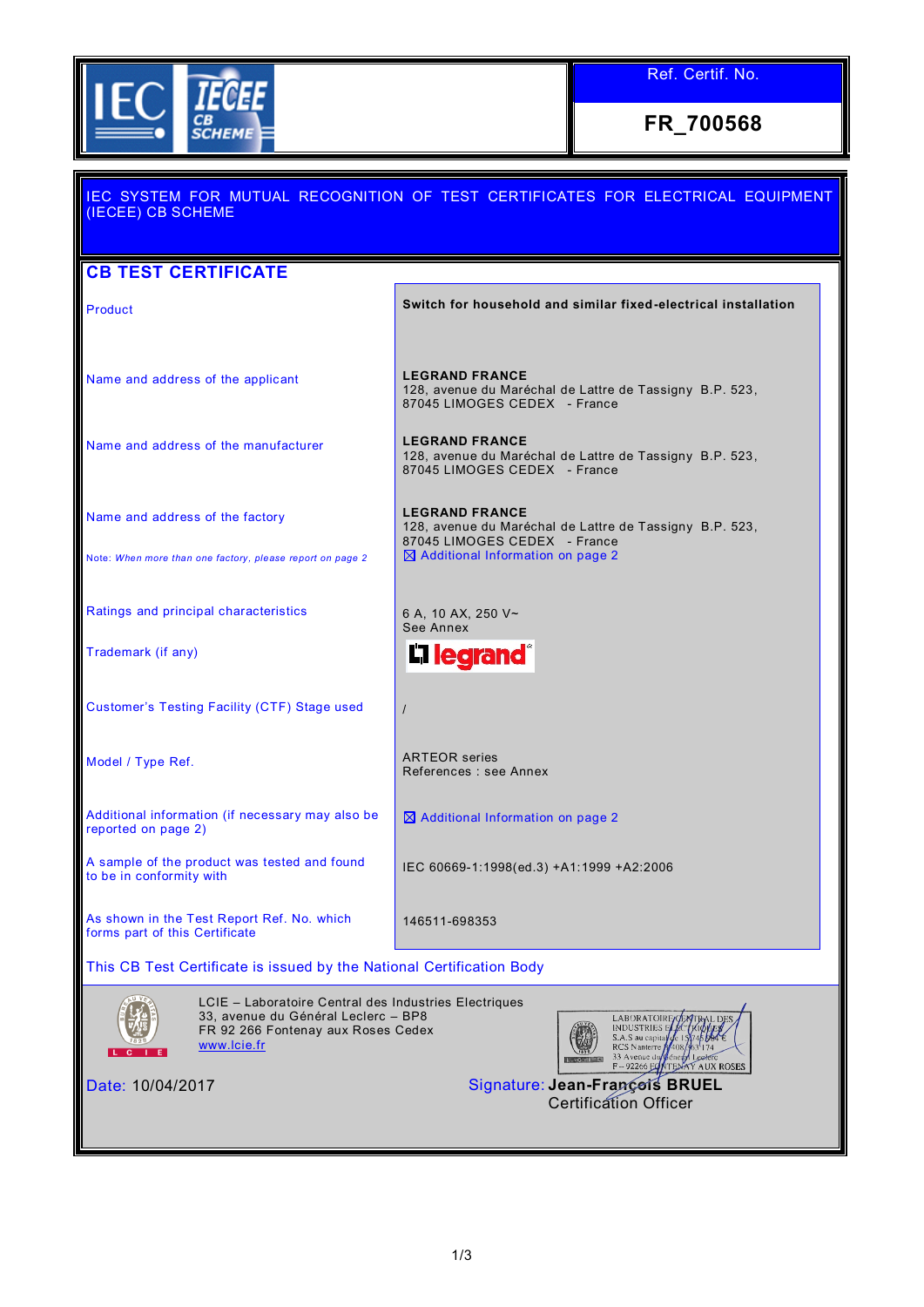



## **ANNEX**

### **Name and address of the factories:**

#### **LEGRAND FRANCE**

128, avenue du Maréchal de Lattre de Tassigny B.P. 523 ; 87045 LIMOGES CEDEX – France

#### **LEGRAND (BEIJING) ELECTRICAL Co Ltd**

N° 4 Chaoqian Road, Ke Ji Yuan Qu, Chang Ping District ; 102200 BEIJING - China

**LEGRAND MAGYARORSZAG VILLAMOSSAGI RENDSZEREK ZRt**  Ipartelepi ut 14 pf 10 ; 6600 SZENTES - Hungary

#### **LEGRAND Schweiz AG**

Industriestrasse 3, Postfach 167 ; 5242 BIRR - Switzerland

## **References, ratings and main characteristics:**

|                        | <b>References</b><br><b>Square</b> |             |              |                | Actuating  | <b>Module</b> | <b>Specificities</b> |
|------------------------|------------------------------------|-------------|--------------|----------------|------------|---------------|----------------------|
| <b>Type References</b> |                                    |             | Rated values | <b>Pattern</b> |            |               |                      |
|                        | White                              | Magnesium   |              |                |            |               |                      |
| CPA <sub>11</sub>      | 0 770 03                           | 5 7 2 5 2 3 | 10AX 250V~   | 1              | <b>PB</b>  | $\mathbf{1}$  |                      |
| CPA <sub>16</sub>      | 0 770 06                           | 5 7 2 5 2 4 | 10AX 250V~   | 6              | <b>PB</b>  | 1             |                      |
| CPA16P                 | 0 770 36                           | 5 7 2 5 8 4 | 6A 250V~     | 6              | <b>PBM</b> | $\mathbf{1}$  |                      |
| CPA <sub>16</sub>      | 0 770 09                           | 5 7 2 5 2 6 | 10AX 250V~   | 6              | <b>PB</b>  | 1             | illuminated          |
| CPA <sub>16</sub>      | 0 770 81                           | 5 7 2 5 2 5 | 10AX 250V~   | 6              | <b>PB</b>  | $\mathbf{1}$  | indicator            |
| CPA16P                 | 0 770 39                           | 5 7 2 5 8 6 | 6A 250V~     | 6              | <b>PBM</b> | $\mathbf{1}$  | illuminated          |
| CPA16P                 | 0 770 83                           | 5 7 2 5 8 5 | 6A 250V~     | 6              | <b>PBM</b> | 1             | indicator            |
| <b>CPA21</b>           | 0 770 13                           | 5 7 2 5 2 7 | 10AX 250V~   | $\mathbf 1$    | <b>PB</b>  | 2             |                      |
| CPA26                  | 0 770 16                           | 5 7 2 5 2 8 | 10AX 250V~   | 6              | <b>PB</b>  | 2             |                      |
| CPA26P                 | 0 770 46                           | 5 7 2 5 0 7 | 6A 250V~     | 6              | <b>PBM</b> | 2             |                      |
| CPA26                  | 0 770 19                           | 5 7 2 5 8 3 | 10AX 250V~   | 6              | <b>PB</b>  | 2             | illuminated          |
| CPA26                  | 0 770 82                           | 5 7 2 5 2 9 | 10AX 250V~   | 6              | <b>PB</b>  | 2             | indicator            |
| CPA26P                 | 0 770 49                           | 5 7 2 5 8 9 | 6A 250V~     | 6              | <b>PBM</b> | 2             | illuminated          |
| CPA26P                 | 0 770 84                           | 5 7 2 5 8 8 | 6A 250V~     | 6              | <b>PBM</b> | 2             | indicator            |



LCIE – Laboratoire Central des Industries Electriques 33, avenue du Général Leclerc – BP8 FR 92 266 Fontenay aux Roses Cedex [www.lcie.fr](http://www.lcie.fr/)



Date: 10/04/2017 Signature: **Jean-François BRUEL** Certification Officer